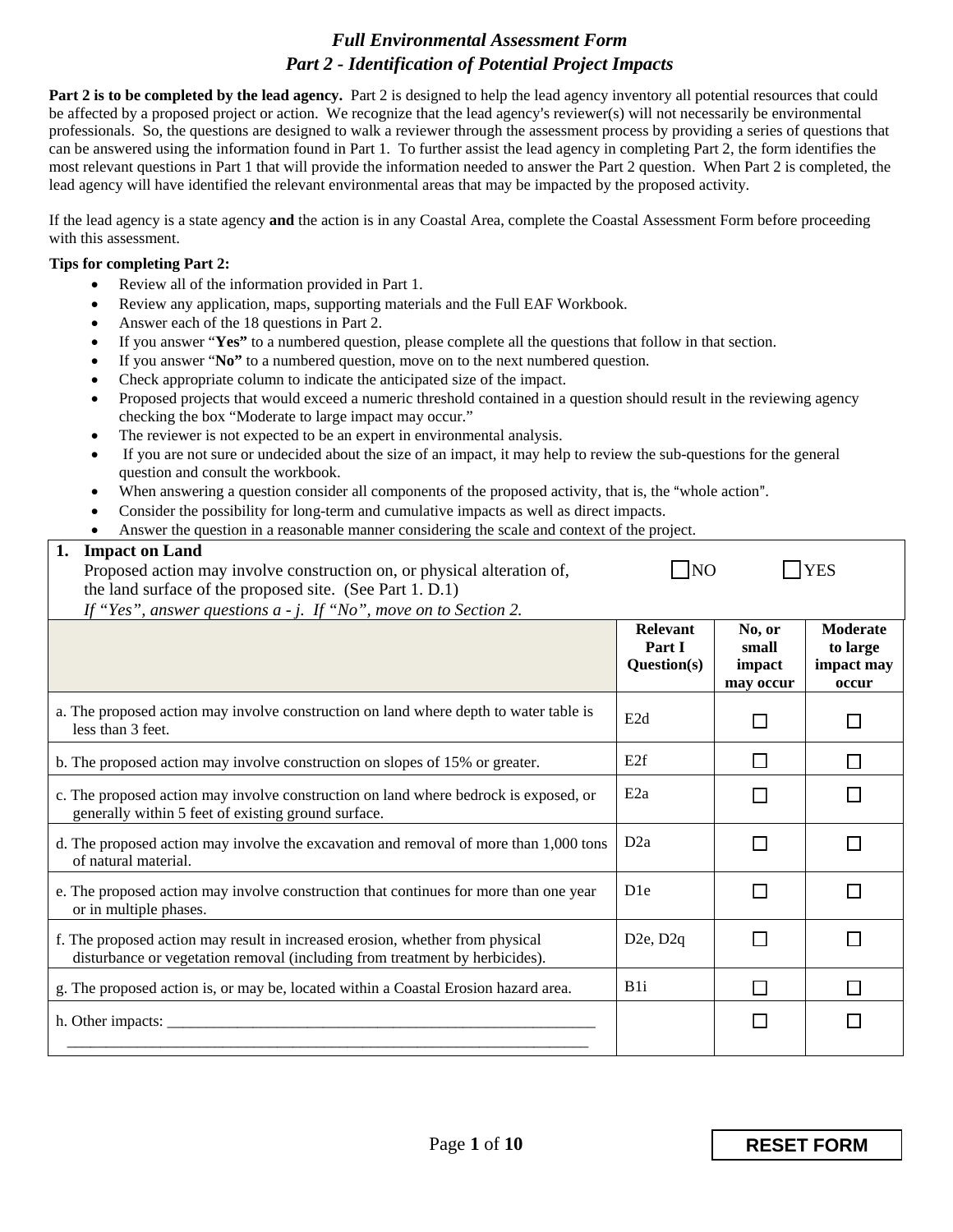| 2.<br><b>Impact on Geological Features</b>                                                                                                                                                                                                                                                   |                                          |                                        |                                             |
|----------------------------------------------------------------------------------------------------------------------------------------------------------------------------------------------------------------------------------------------------------------------------------------------|------------------------------------------|----------------------------------------|---------------------------------------------|
| The proposed action may result in the modification or destruction of, or inhibit<br>access to, any unique or unusual land forms on the site (e.g., cliffs, dunes,<br>minerals, fossils, caves). (See Part 1. E.2.g)<br>If "Yes", answer questions $a$ - $c$ . If "No", move on to Section 3. | $\Box$ NO                                |                                        | <b>YES</b>                                  |
|                                                                                                                                                                                                                                                                                              | Relevant<br>Part I<br>Question(s)        | No, or<br>small<br>impact<br>may occur | Moderate<br>to large<br>impact may<br>occur |
| a. Identify the specific land form(s) attached: _________________________________                                                                                                                                                                                                            | E2g                                      | □                                      | □                                           |
| b. The proposed action may affect or is adjacent to a geological feature listed as a<br>registered National Natural Landmark.                                                                                                                                                                | E3c                                      | П                                      | □                                           |
|                                                                                                                                                                                                                                                                                              |                                          | □                                      | П                                           |
|                                                                                                                                                                                                                                                                                              |                                          |                                        |                                             |
| 3.<br><b>Impacts on Surface Water</b><br>The proposed action may affect one or more wetlands or other surface water<br>bodies (e.g., streams, rivers, ponds or lakes). (See Part 1. D.2, E.2.h)<br>If "Yes", answer questions $a - l$ . If "No", move on to Section 4.                       | $\Box$ NO                                |                                        | <b>YES</b>                                  |
|                                                                                                                                                                                                                                                                                              | <b>Relevant</b><br>Part I<br>Question(s) | No, or<br>small<br>impact<br>may occur | Moderate<br>to large<br>impact may<br>occur |
| a. The proposed action may create a new water body.                                                                                                                                                                                                                                          | D <sub>2</sub> b, D <sub>1</sub> h       | □                                      | □                                           |
| b. The proposed action may result in an increase or decrease of over 10% or more than a<br>10 acre increase or decrease in the surface area of any body of water.                                                                                                                            | D2b                                      | П                                      | П                                           |
| c. The proposed action may involve dredging more than 100 cubic yards of material<br>from a wetland or water body.                                                                                                                                                                           | D <sub>2</sub> a                         | □                                      | $\Box$                                      |
| d. The proposed action may involve construction within or adjoining a freshwater or<br>tidal wetland, or in the bed or banks of any other water body.                                                                                                                                        | E <sub>2</sub> h                         | $\Box$                                 | $\Box$                                      |
| e. The proposed action may create turbidity in a waterbody, either from upland erosion,<br>runoff or by disturbing bottom sediments.                                                                                                                                                         | D <sub>2</sub> a, D <sub>2</sub> h       | $\Box$                                 | □                                           |
| f. The proposed action may include construction of one or more intake(s) for withdrawal<br>of water from surface water.                                                                                                                                                                      | D <sub>2c</sub>                          | □                                      | $\Box$                                      |
| g. The proposed action may include construction of one or more outfall(s) for discharge<br>of wastewater to surface water(s).                                                                                                                                                                | D <sub>2</sub> d                         | $\Box$                                 | □                                           |
| h. The proposed action may cause soil erosion, or otherwise create a source of<br>stormwater discharge that may lead to siltation or other degradation of receiving<br>water bodies.                                                                                                         | D <sub>2e</sub>                          | $\Box$                                 | □                                           |
| i. The proposed action may affect the water quality of any water bodies within or<br>downstream of the site of the proposed action.                                                                                                                                                          | E <sub>2</sub> h                         | □                                      | $\Box$                                      |
| j. The proposed action may involve the application of pesticides or herbicides in or<br>around any water body.                                                                                                                                                                               | $D2q$ , $E2h$                            | $\Box$                                 | □                                           |
| k. The proposed action may require the construction of new, or expansion of existing,<br>wastewater treatment facilities.                                                                                                                                                                    | D1a, D2d                                 | □                                      | $\Box$                                      |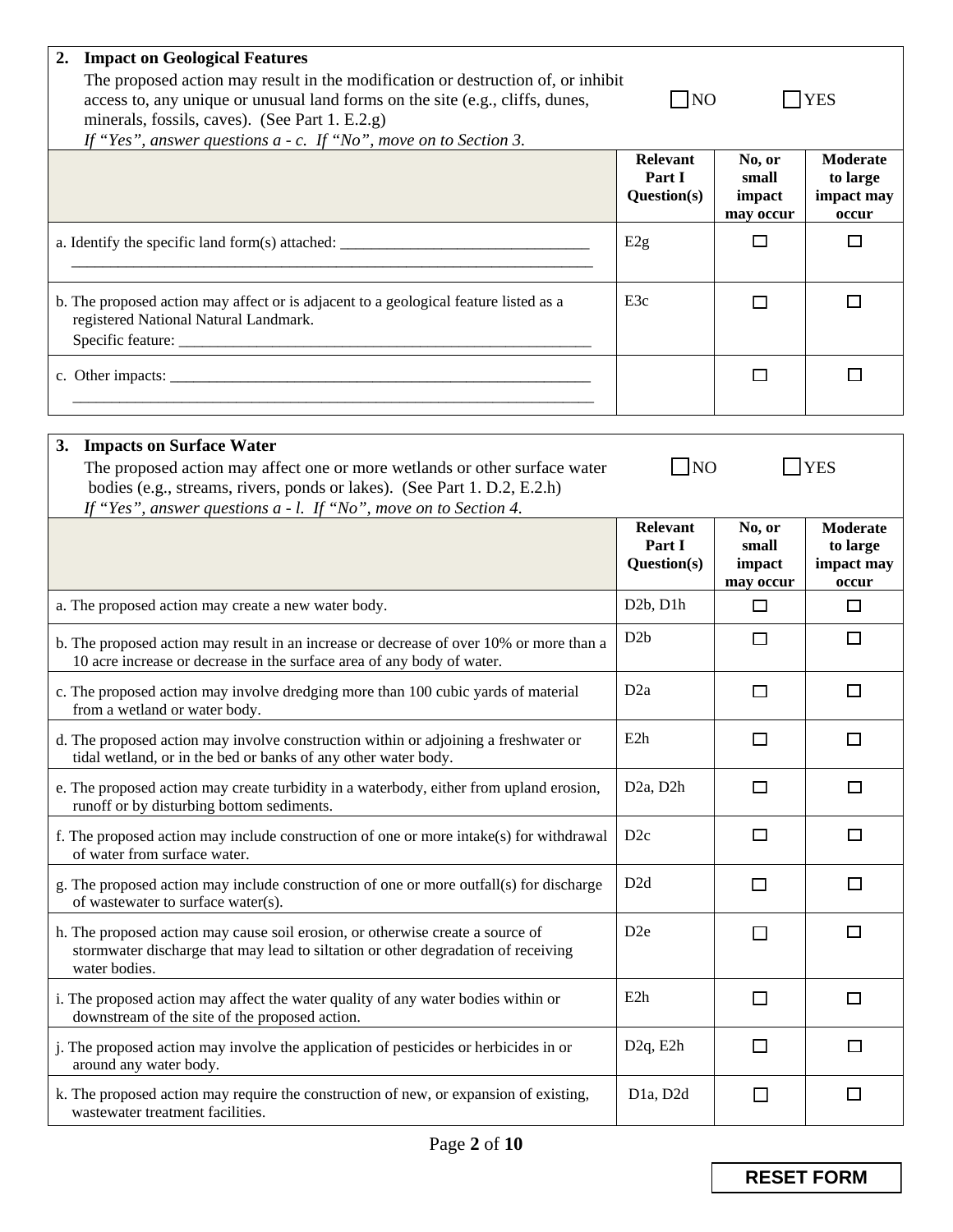|                                                                                                                                                                                                                                                                                                                                                                      |                                                 | □                                      | $\mathbb{R}^n$                              |
|----------------------------------------------------------------------------------------------------------------------------------------------------------------------------------------------------------------------------------------------------------------------------------------------------------------------------------------------------------------------|-------------------------------------------------|----------------------------------------|---------------------------------------------|
| 4.<br><b>Impact on groundwater</b><br>N <sub>O</sub><br><b>YES</b><br>The proposed action may result in new or additional use of ground water, or<br>may have the potential to introduce contaminants to ground water or an aquifer.<br>(See Part 1. D.2.a, D.2.c, D.2.d, D.2.p, D.2.q, D.2.t)<br>If "Yes", answer questions $a$ - h. If "No", move on to Section 5. |                                                 |                                        |                                             |
|                                                                                                                                                                                                                                                                                                                                                                      | <b>Relevant</b><br>Part I<br>Question(s)        | No, or<br>small<br>impact<br>may occur | Moderate<br>to large<br>impact may<br>occur |
| a. The proposed action may require new water supply wells, or create additional demand<br>on supplies from existing water supply wells.                                                                                                                                                                                                                              | D2c                                             | П                                      | ΙI                                          |
| b. Water supply demand from the proposed action may exceed safe and sustainable<br>withdrawal capacity rate of the local supply or aquifer.                                                                                                                                                                                                                          | D2c                                             | □                                      | П                                           |
| c. The proposed action may allow or result in residential uses in areas without water and<br>sewer services.                                                                                                                                                                                                                                                         | D <sub>1</sub> a, D <sub>2c</sub>               | П                                      | □                                           |
| d. The proposed action may include or require wastewater discharged to groundwater.                                                                                                                                                                                                                                                                                  | D <sub>2</sub> d, E <sub>21</sub>               | □                                      | $\Box$                                      |
| e. The proposed action may result in the construction of water supply wells in locations<br>where groundwater is, or is suspected to be, contaminated.                                                                                                                                                                                                               | D <sub>2c</sub> , E <sub>1f</sub> ,<br>E1g, E1h | П                                      | П                                           |
| f. The proposed action may require the bulk storage of petroleum or chemical products<br>over ground water or an aquifer.                                                                                                                                                                                                                                            | D <sub>2p</sub> , E <sub>2l</sub>               | $\Box$                                 | □                                           |
| g. The proposed action may involve the commercial application of pesticides within 100<br>feet of potable drinking water or irrigation sources.                                                                                                                                                                                                                      | E2h, D2q,<br>E21, D <sub>2c</sub>               | П                                      | П                                           |
|                                                                                                                                                                                                                                                                                                                                                                      |                                                 | □                                      | П                                           |
| 5. Impact on Flooding                                                                                                                                                                                                                                                                                                                                                |                                                 |                                        |                                             |

| The proposed action may result in development on lands subject to flooding.<br>(See Part 1. E.2)<br>If "Yes", answer questions $a - g$ . If "No", move on to Section 6. | $\neg$ NO<br><b>YES</b>                  |                                        |                                                    |
|-------------------------------------------------------------------------------------------------------------------------------------------------------------------------|------------------------------------------|----------------------------------------|----------------------------------------------------|
|                                                                                                                                                                         | <b>Relevant</b><br>Part I<br>Question(s) | No, or<br>small<br>impact<br>may occur | <b>Moderate</b><br>to large<br>impact may<br>occur |
| a. The proposed action may result in development in a designated floodway.                                                                                              | E2i                                      |                                        | □                                                  |
| b. The proposed action may result in development within a 100 year floodplain.                                                                                          | E2j                                      |                                        | □                                                  |
| c. The proposed action may result in development within a 500 year floodplain.                                                                                          | E2k                                      | $\Box$                                 | □                                                  |
| d. The proposed action may result in, or require, modification of existing drainage<br>patterns.                                                                        | D2b, D2e                                 |                                        | □                                                  |
| e. The proposed action may change flood water flows that contribute to flooding.                                                                                        | D2b, E2i,<br>E2j, E2k                    |                                        | П                                                  |
| f. If there is a dam located on the site of the proposed action, is the dam in need of repair,<br>or upgrade?                                                           | E1e                                      |                                        | □                                                  |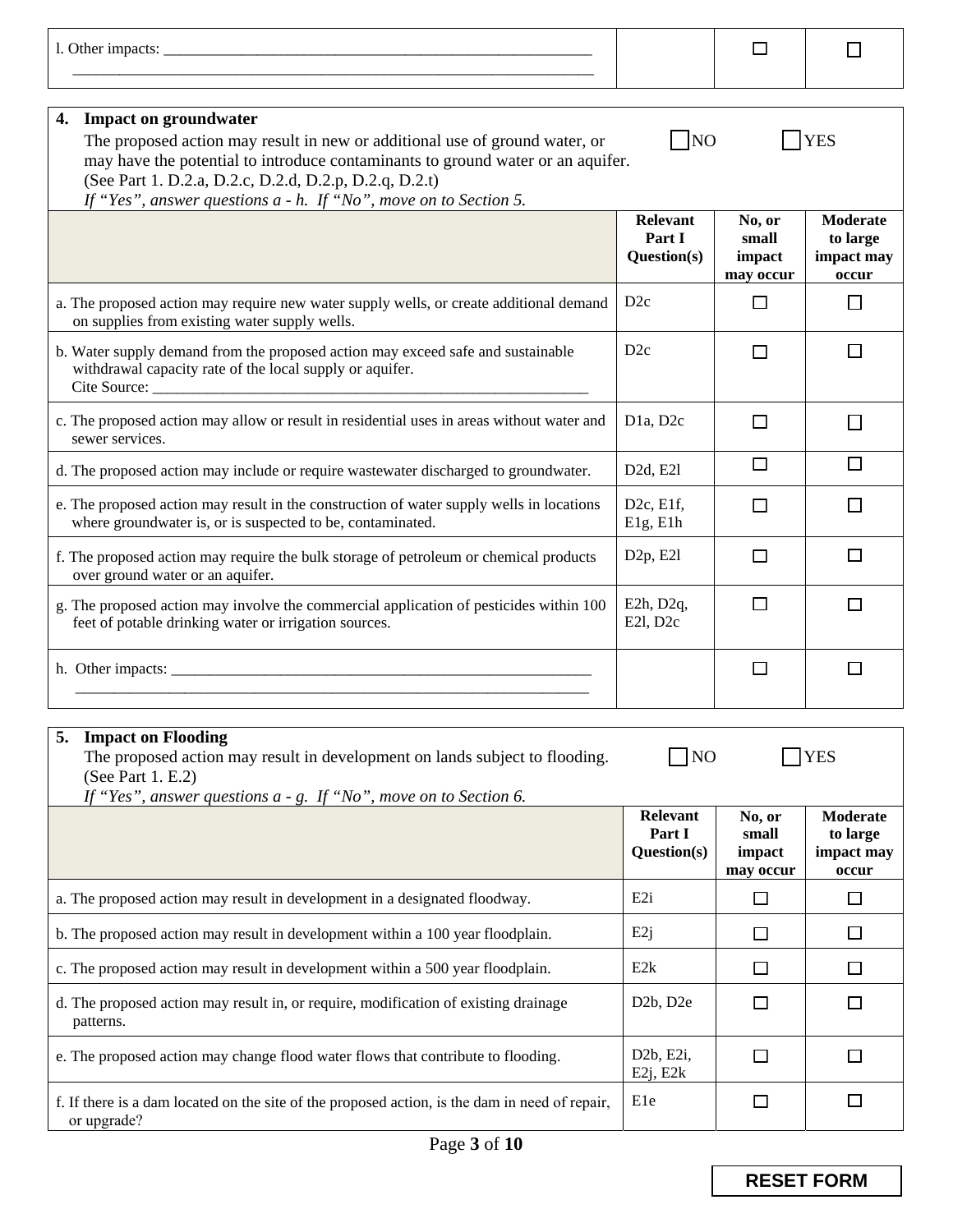|                                                                                                                                                                                                                                                                                                                                                                                                                                                                                                                                                                                            |                                                    | □                                      | $\Box$                                      |
|--------------------------------------------------------------------------------------------------------------------------------------------------------------------------------------------------------------------------------------------------------------------------------------------------------------------------------------------------------------------------------------------------------------------------------------------------------------------------------------------------------------------------------------------------------------------------------------------|----------------------------------------------------|----------------------------------------|---------------------------------------------|
| <b>Impacts on Air</b><br>6.<br>The proposed action may include a state regulated air emission source.<br>(See Part 1. D.2.f., D,2,h, D.2.g)<br>If "Yes", answer questions $a - f$ . If "No", move on to Section 7.                                                                                                                                                                                                                                                                                                                                                                         | <b>NO</b>                                          |                                        | <b>YES</b>                                  |
|                                                                                                                                                                                                                                                                                                                                                                                                                                                                                                                                                                                            | <b>Relevant</b><br>Part I<br>Question(s)           | No, or<br>small<br>impact<br>may occur | Moderate<br>to large<br>impact may<br>occur |
| a. If the proposed action requires federal or state air emission permits, the action may<br>also emit one or more greenhouse gases at or above the following levels:<br>i. More than 1000 tons/year of carbon dioxide $(CO2)$<br>ii. More than 3.5 tons/year of nitrous oxide $(N_2O)$<br>iii. More than 1000 tons/year of carbon equivalent of perfluorocarbons (PFCs)<br>iv. More than .045 tons/year of sulfur hexafluoride $(SF_6)$<br>v. More than 1000 tons/year of carbon dioxide equivalent of<br>hydrochloroflourocarbons (HFCs) emissions<br>vi. 43 tons/year or more of methane | D2g<br>D2g<br>D <sub>2g</sub><br>D2g<br>D2g<br>D2h | $\Box$<br>日日日<br>$\Box$                | 日日<br>$\Box$                                |
| b. The proposed action may generate 10 tons/year or more of any one designated<br>hazardous air pollutant, or 25 tons/year or more of any combination of such hazardous<br>air pollutants.                                                                                                                                                                                                                                                                                                                                                                                                 | D2g                                                | $\Box$                                 | $\Box$                                      |
| c. The proposed action may require a state air registration, or may produce an emissions<br>rate of total contaminants that may exceed 5 lbs. per hour, or may include a heat<br>source capable of producing more than 10 million BTU's per hour.                                                                                                                                                                                                                                                                                                                                          | D <sub>2f</sub> , $D2g$                            | $\Box$                                 | $\Box$                                      |
| d. The proposed action may reach 50% of any of the thresholds in "a" through "c",<br>above.                                                                                                                                                                                                                                                                                                                                                                                                                                                                                                | D2g                                                | $\Box$                                 | $\Box$                                      |
| e. The proposed action may result in the combustion or thermal treatment of more than 1<br>ton of refuse per hour.                                                                                                                                                                                                                                                                                                                                                                                                                                                                         | D2s                                                | $\Box$                                 | $\Box$                                      |
| f. Other impacts:                                                                                                                                                                                                                                                                                                                                                                                                                                                                                                                                                                          |                                                    | □                                      | □                                           |
| 7.<br><b>Impact on Plants and Animals</b><br>The proposed action may result in a loss of flora or fauna. (See Part 1. E.2. m.-q.)<br>If "Yes", answer questions $a - j$ . If "No", move on to Section 8.                                                                                                                                                                                                                                                                                                                                                                                   |                                                    | $\neg$ NO                              | <b>YES</b>                                  |
|                                                                                                                                                                                                                                                                                                                                                                                                                                                                                                                                                                                            | Relevant<br>Part I<br>Question(s)                  | No, or<br>small<br>impact              | Moderate<br>to large<br>impact may          |

|                                                                                                                                                                                                                                                                    |     | may occur | occur |
|--------------------------------------------------------------------------------------------------------------------------------------------------------------------------------------------------------------------------------------------------------------------|-----|-----------|-------|
| a. The proposed action may cause reduction in population or loss of individuals of any<br>threatened or endangered species, as listed by New York State or the Federal<br>government, that use the site, or are found on, over, or near the site.                  | E2o |           |       |
| b. The proposed action may result in a reduction or degradation of any habitat used by<br>any rare, threatened or endangered species, as listed by New York State or the federal<br>government.                                                                    | E2o |           |       |
| c. The proposed action may cause reduction in population, or loss of individuals, of any<br>species of special concern or conservation need, as listed by New York State or the<br>Federal government, that use the site, or are found on, over, or near the site. | E2p |           |       |
| d. The proposed action may result in a reduction or degradation of any habitat used by<br>any species of special concern and conservation need, as listed by New York State or<br>the Federal government.                                                          | E2p |           |       |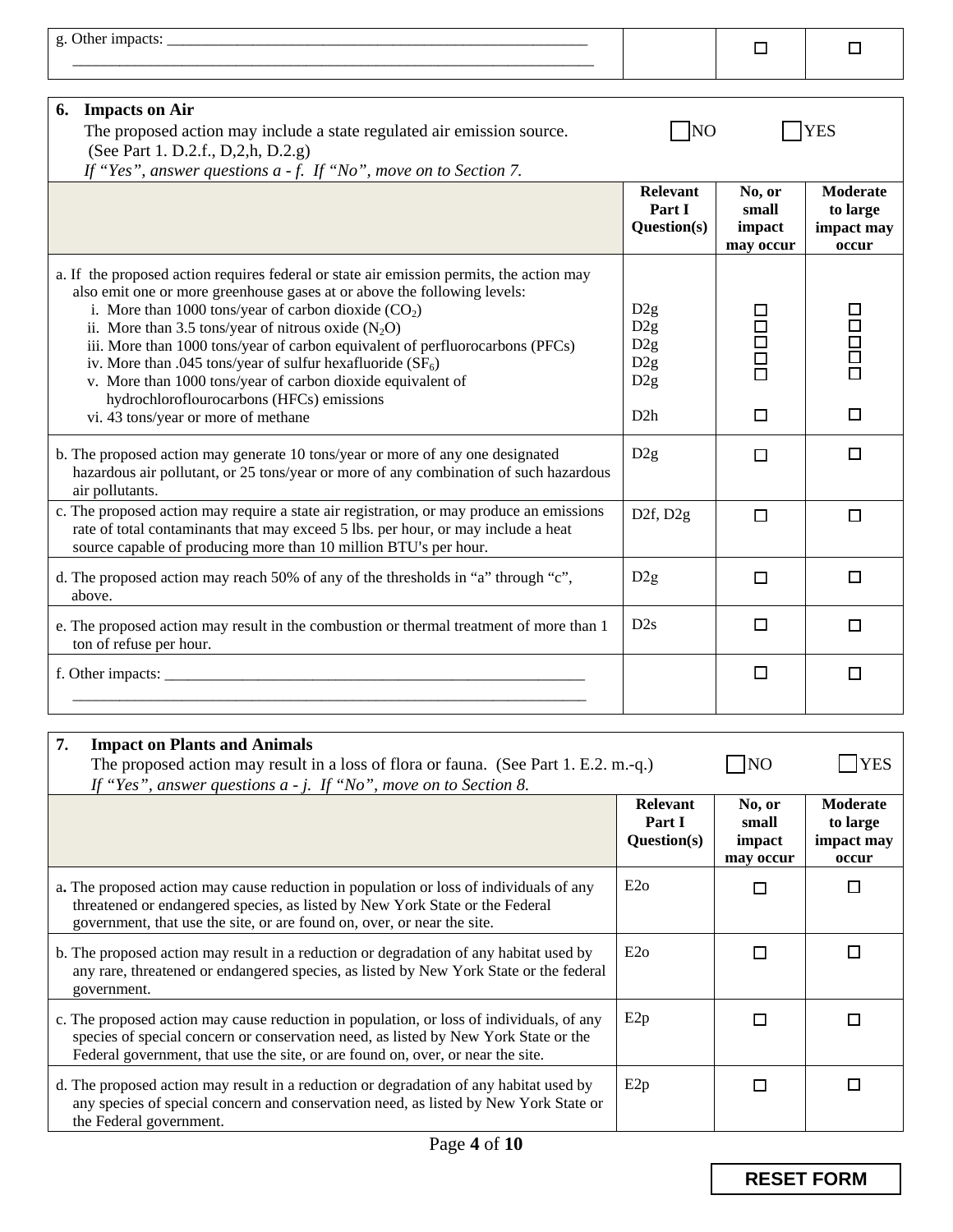| e. The proposed action may diminish the capacity of a registered National Natural<br>Landmark to support the biological community it was established to protect.                         | E3c             |  |
|------------------------------------------------------------------------------------------------------------------------------------------------------------------------------------------|-----------------|--|
| f. The proposed action may result in the removal of, or ground disturbance in, any<br>portion of a designated significant natural community.                                             | E2n             |  |
| g. The proposed action may substantially interfere with nesting/breeding, foraging, or<br>over-wintering habitat for the predominant species that occupy or use the project site.        | E2m             |  |
| h. The proposed action requires the conversion of more than 10 acres of forest,<br>grassland or any other regionally or locally important habitat.<br>Habitat type & information source: | E1 <sub>b</sub> |  |
| i. Proposed action (commercial, industrial or recreational projects, only) involves use of<br>herbicides or pesticides.                                                                  | D2q             |  |
|                                                                                                                                                                                          |                 |  |

| 8.<br><b>Impact on Agricultural Resources</b><br>The proposed action may impact agricultural resources. (See Part 1, E.3.a. and b.)                                                                                                |                                                                         | NO                                     | <b>YES</b>                                  |
|------------------------------------------------------------------------------------------------------------------------------------------------------------------------------------------------------------------------------------|-------------------------------------------------------------------------|----------------------------------------|---------------------------------------------|
| If "Yes", answer questions $a - h$ . If "No", move on to Section 9.                                                                                                                                                                |                                                                         |                                        |                                             |
|                                                                                                                                                                                                                                    | <b>Relevant</b><br>Part I<br>Question(s)                                | No, or<br>small<br>impact<br>may occur | Moderate<br>to large<br>impact may<br>occur |
| a. The proposed action may impact soil classified within soil group 1 through 4 of the<br>NYS Land Classification System.                                                                                                          | E2c, E3b                                                                | П                                      | □                                           |
| b. The proposed action may sever, cross or otherwise limit access to agricultural land<br>(includes cropland, hayfields, pasture, vineyard, orchard, etc).                                                                         | E1a, Elb                                                                | П                                      | $\Box$                                      |
| c. The proposed action may result in the excavation or compaction of the soil profile of<br>active agricultural land.                                                                                                              | E <sub>3</sub> b                                                        | П                                      | □                                           |
| d. The proposed action may irreversibly convert agricultural land to non-agricultural<br>uses, either more than 2.5 acres if located in an Agricultural District, or more than 10<br>acres if not within an Agricultural District. | E1b, E3a                                                                | П                                      | П                                           |
| e. The proposed action may disrupt or prevent installation of an agricultural land<br>management system.                                                                                                                           | El a, E1b                                                               | П                                      | □                                           |
| f. The proposed action may result, directly or indirectly, in increased development<br>potential or pressure on farmland.                                                                                                          | C <sub>2</sub> c, C <sub>3</sub> ,<br>D <sub>2c</sub> , D <sub>2d</sub> | П                                      | П                                           |
| g. The proposed project is not consistent with the adopted municipal Farmland<br>Protection Plan.                                                                                                                                  | C2c                                                                     | П                                      | □                                           |
| h. Other impacts:                                                                                                                                                                                                                  |                                                                         | $\Box$                                 | П                                           |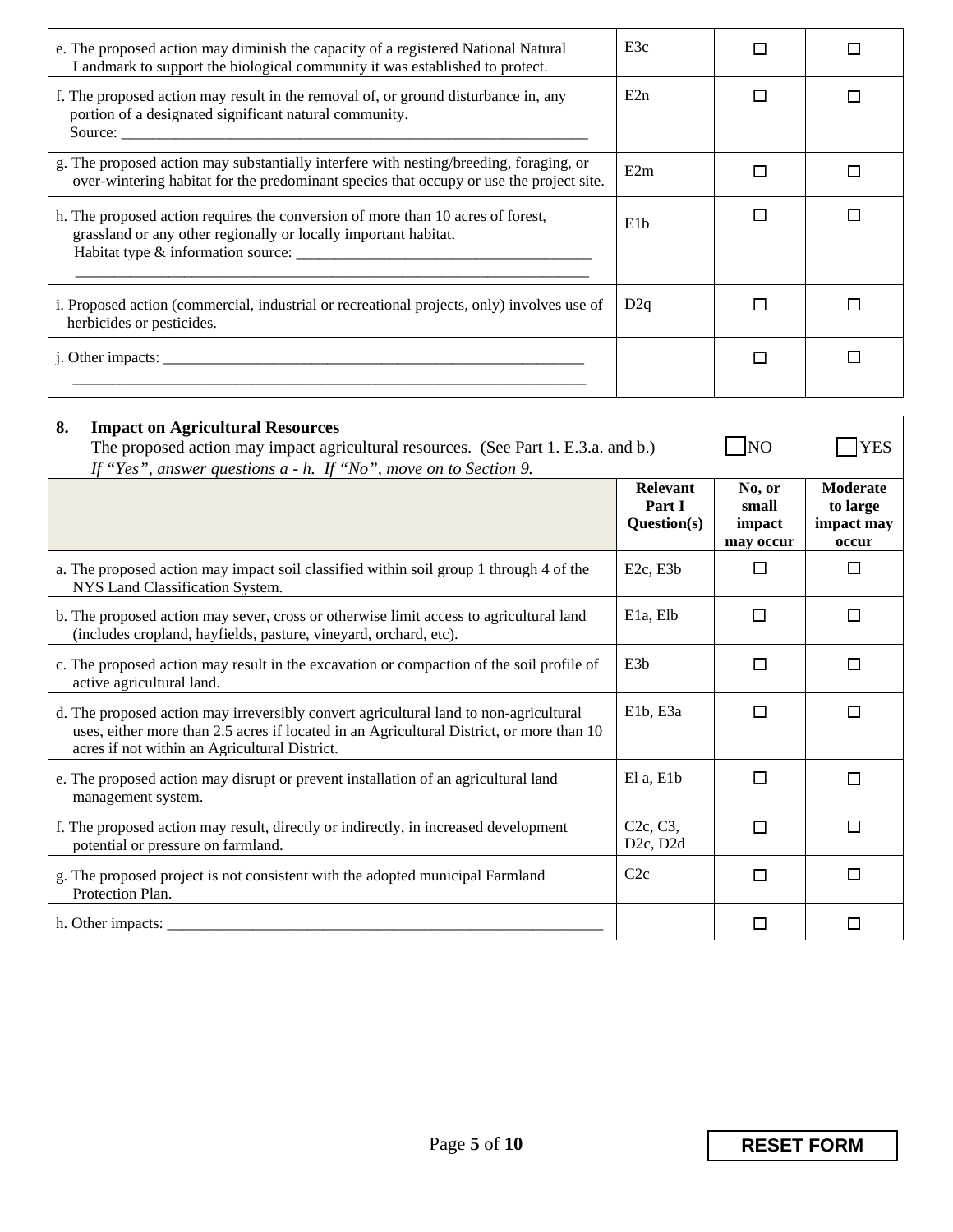| 9.<br><b>Impact on Aesthetic Resources</b><br>The land use of the proposed action are obviously different from, or are in<br>sharp contrast to, current land use patterns between the proposed project and<br>a scenic or aesthetic resource. (Part 1. E.1.a, E.1.b, E.3.h.)<br>If "Yes", answer questions $a - g$ . If "No", go to Section 10. | <b>NO</b><br><b>YES</b>                  |                                        |                                                    |
|-------------------------------------------------------------------------------------------------------------------------------------------------------------------------------------------------------------------------------------------------------------------------------------------------------------------------------------------------|------------------------------------------|----------------------------------------|----------------------------------------------------|
|                                                                                                                                                                                                                                                                                                                                                 | <b>Relevant</b><br>Part I<br>Question(s) | No, or<br>small<br>impact<br>may occur | <b>Moderate</b><br>to large<br>impact may<br>occur |
| a. Proposed action may be visible from any officially designated federal, state, or local<br>scenic or aesthetic resource.                                                                                                                                                                                                                      | E3h                                      | □                                      | □                                                  |
| b. The proposed action may result in the obstruction, elimination or significant<br>screening of one or more officially designated scenic views.                                                                                                                                                                                                | E3h, C2b                                 | $\Box$                                 | $\Box$                                             |
| c. The proposed action may be visible from publicly accessible vantage points:<br>i. Seasonally (e.g., screened by summer foliage, but visible during other seasons)<br>ii. Year round                                                                                                                                                          | E3h                                      | $\overline{\Box}$                      | 日                                                  |
| d. The situation or activity in which viewers are engaged while viewing the proposed<br>action is:<br>i. Routine travel by residents, including travel to and from work<br>ii. Recreational or tourism based activities                                                                                                                         | E3h<br>$E2q$ ,<br>E <sub>1</sub> c       |                                        |                                                    |
| e. The proposed action may cause a diminishment of the public enjoyment and<br>appreciation of the designated aesthetic resource.                                                                                                                                                                                                               | E3h                                      | П                                      | ΙI                                                 |
| f. There are similar projects visible within the following distance of the proposed<br>project:<br>$0-1/2$ mile<br>$\frac{1}{2}$ -3 mile<br>3-5 mile<br>$5+$ mile                                                                                                                                                                               | D1a, E1a,<br>D1f, D1g                    | П                                      | П                                                  |
| g. Other impacts: $\frac{1}{\sqrt{1-\frac{1}{2}} \cdot \frac{1}{2}}$                                                                                                                                                                                                                                                                            |                                          | П                                      | $\Box$                                             |
| 10. Impact on Historic and Archeological Resources<br>The proposed action may occur in or adjacent to a historic or archaeological<br>resource. (Part 1. E.3.e, f. and g.)<br>If "Yes", answer questions $a$ - e. If "No", go to Section 11.                                                                                                    | N <sub>O</sub>                           |                                        | <b>YES</b>                                         |
|                                                                                                                                                                                                                                                                                                                                                 | <b>Relevant</b><br>Part I<br>Question(s) | No, or<br>small<br>impact<br>may occur | Moderate<br>to large<br>impact may<br>occur        |
| a. The proposed action may occur wholly or partially within, or substantially contiguous<br>to, any buildings, archaeological site or district which is listed on or has been<br>nominated by the NYS Board of Historic Preservation for inclusion on the State or<br>National Register of Historic Places.                                     | E3e                                      | □                                      | $\Box$                                             |
| b. The proposed action may occur wholly or partially within, or substantially contiguous<br>to, an area designated as sensitive for archaeological sites on the NY State Historic<br>Preservation Office (SHPO) archaeological site inventory.                                                                                                  | E3f                                      | □                                      | $\Box$                                             |
| c. The proposed action may occur wholly or partially within, or substantially contiguous<br>to, an archaeological site not included on the NY SHPO inventory.<br>Source:                                                                                                                                                                        | E3g                                      | $\Box$                                 | □                                                  |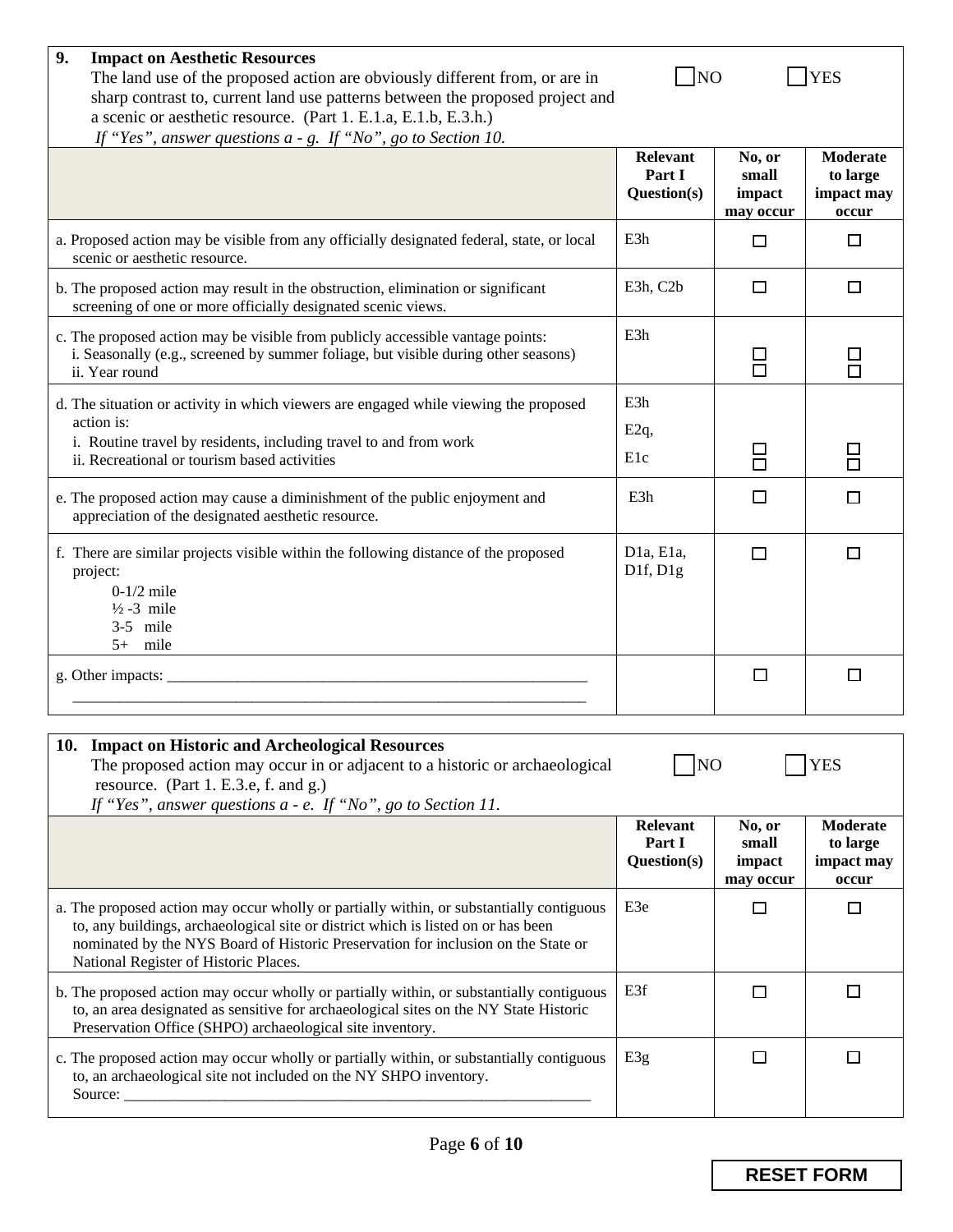| d. Other impacts: $\overline{\phantom{a}}$                                                                                                                                                                                                                                                                                         |                                                                       | $\Box$                                 |                                                    |
|------------------------------------------------------------------------------------------------------------------------------------------------------------------------------------------------------------------------------------------------------------------------------------------------------------------------------------|-----------------------------------------------------------------------|----------------------------------------|----------------------------------------------------|
| e. If any of the above (a-d) are answered "Yes", continue with the following questions<br>to help support conclusions in Part 3:                                                                                                                                                                                                   |                                                                       |                                        |                                                    |
| The proposed action may result in the destruction or alteration of all or part<br>i.<br>of the site or property.                                                                                                                                                                                                                   | E3e, E3g,<br>E3f                                                      | $\mathsf{L}$                           |                                                    |
| The proposed action may result in the alteration of the property's setting or<br>ii.<br>integrity.                                                                                                                                                                                                                                 | E3e, E3f,<br>E3g, E1a,<br>E <sub>1</sub> b                            |                                        |                                                    |
| The proposed action may result in the introduction of visual elements which<br>iii.<br>are out of character with the site or property, or may alter its setting.                                                                                                                                                                   | E3e, E3f,<br>E3g, E3h,<br>C <sub>2</sub> , C <sub>3</sub>             |                                        |                                                    |
| 11. Impact on Open Space and Recreation<br>The proposed action may result in a loss of recreational opportunities or a<br>reduction of an open space resource as designated in any adopted<br>municipal open space plan.<br>(See Part 1. C.2.c, E.1.c., E.2.q.)<br>If "Yes", answer questions $a - e$ . If "No", go to Section 12. | <b>NO</b>                                                             |                                        | <b>YES</b>                                         |
|                                                                                                                                                                                                                                                                                                                                    | <b>Relevant</b><br>Part I<br>Question(s)                              | No, or<br>small<br>impact<br>may occur | Moderate<br>to large<br>impact may<br>occur        |
| a. The proposed action may result in an impairment of natural functions, or "ecosystem"<br>services", provided by an undeveloped area, including but not limited to stormwater<br>storage, nutrient cycling, wildlife habitat.                                                                                                     | D <sub>2</sub> e, E <sub>1b</sub><br>$E2h$ ,<br>E2m, E2o,<br>E2n, E2p | П                                      | $\perp$                                            |
| b. The proposed action may result in the loss of a current or future recreational resource.                                                                                                                                                                                                                                        | C2a, E1c,<br>C2c, E2q                                                 | □                                      | $\Box$                                             |
| c. The proposed action may eliminate open space or recreational resource in an area<br>with few such resources.                                                                                                                                                                                                                    | C <sub>2a</sub> , C <sub>2c</sub><br>E1c, E2q                         | $\Box$                                 | П                                                  |
| d. The proposed action may result in loss of an area now used informally by the<br>community as an open space resource.                                                                                                                                                                                                            | C2c, E1c                                                              | □                                      | $\Box$                                             |
|                                                                                                                                                                                                                                                                                                                                    |                                                                       | ΙI                                     | $\mathsf{L}$                                       |
| 12. Impact on Critical Environmental Areas<br>The proposed action may be located within or adjacent to a critical<br>environmental area (CEA). (See Part 1. E.3.d)<br>If "Yes", answer questions $a - c$ . If "No", go to Section 13.                                                                                              | NO                                                                    |                                        | <b>YES</b>                                         |
|                                                                                                                                                                                                                                                                                                                                    | Relevant<br>Part I<br>Question(s)                                     | No, or<br>small<br>impact<br>may occur | <b>Moderate</b><br>to large<br>impact may<br>occur |
| a. The proposed action may result in a reduction in the quantity of the resource or<br>characteristic which was the basis for designation of the CEA.                                                                                                                                                                              | E3d                                                                   | H                                      | ΙI                                                 |
| b. The proposed action may result in a reduction in the quality of the resource or<br>characteristic which was the basis for designation of the CEA.                                                                                                                                                                               | E3d                                                                   | $\mathsf{L}$                           | П                                                  |
|                                                                                                                                                                                                                                                                                                                                    |                                                                       | ΙI                                     | ΙI                                                 |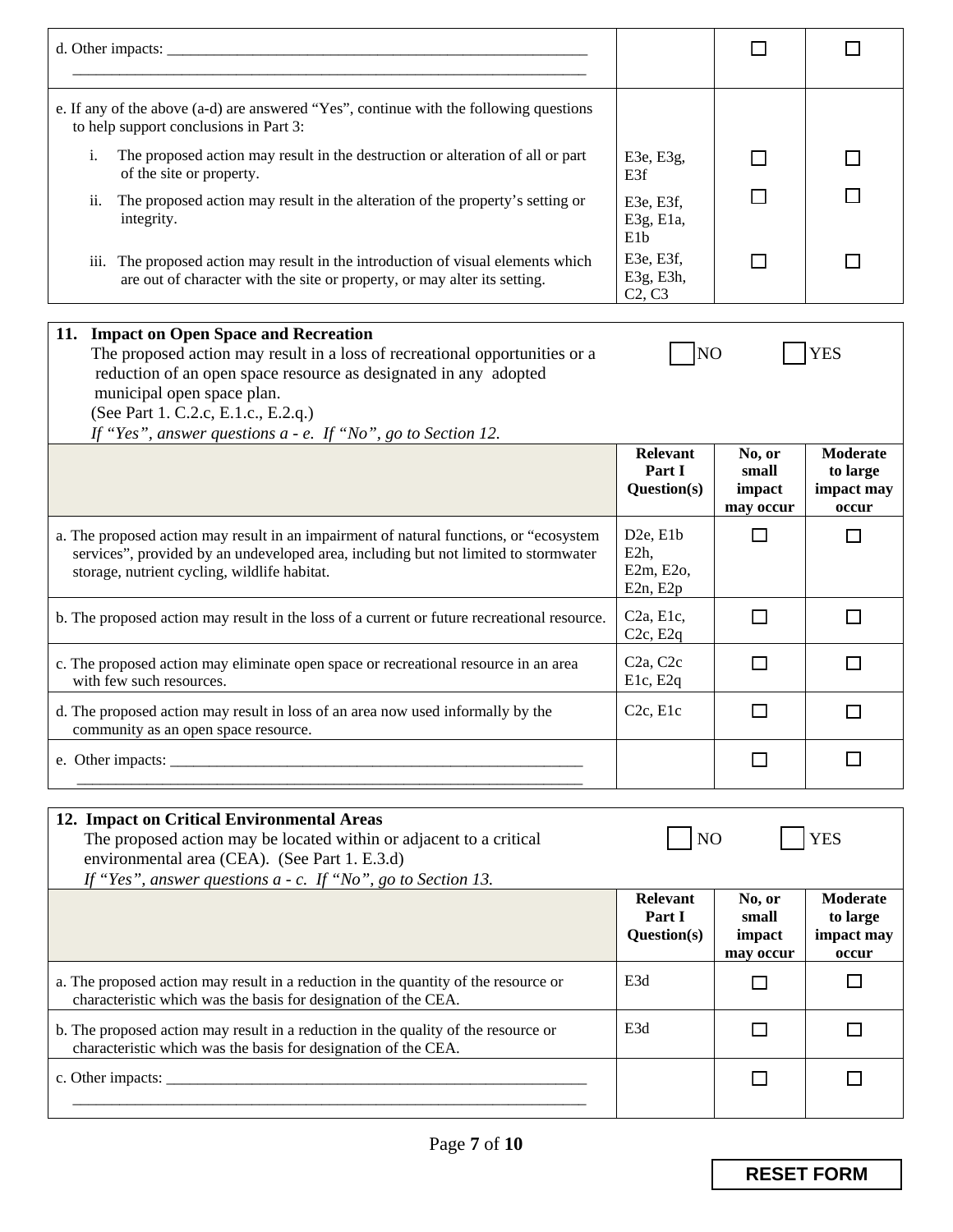| 13. Impact on Transportation<br>The proposed action may result in a change to existing transportation systems.<br>(See Part 1. D.2.j)<br>If "Yes", answer questions $a - g$ . If "No", go to Section 14.                           | N <sub>O</sub>                                        |                                        | <b>YES</b>                                         |
|------------------------------------------------------------------------------------------------------------------------------------------------------------------------------------------------------------------------------------|-------------------------------------------------------|----------------------------------------|----------------------------------------------------|
|                                                                                                                                                                                                                                    | <b>Relevant</b><br>Part I<br>Question(s)              | No, or<br>small<br>impact<br>may occur | <b>Moderate</b><br>to large<br>impact may<br>occur |
| a. Projected traffic increase may exceed capacity of existing road network.                                                                                                                                                        | D2j                                                   | $\Box$                                 | $\Box$                                             |
| b. The proposed action may result in the construction of paved parking area for 500 or<br>more vehicles.                                                                                                                           | D2j                                                   | □                                      | $\Box$                                             |
| c. The proposed action will degrade existing transit access.                                                                                                                                                                       | D2j                                                   | □                                      | □                                                  |
| d. The proposed action will degrade existing pedestrian or bicycle accommodations.                                                                                                                                                 | D2j                                                   | □                                      | □                                                  |
| e. The proposed action may alter the present pattern of movement of people or goods.                                                                                                                                               | D2j                                                   | □                                      | □                                                  |
|                                                                                                                                                                                                                                    |                                                       | $\Box$                                 | П                                                  |
|                                                                                                                                                                                                                                    |                                                       |                                        |                                                    |
| 14. Impact on Energy<br>The proposed action may cause an increase in the use of any form of energy.<br>(See Part 1. $D.2.k$ )<br>If "Yes", answer questions $a - e$ . If "No", go to Section 15.                                   | N <sub>O</sub>                                        |                                        | <b>YES</b>                                         |
|                                                                                                                                                                                                                                    | <b>Relevant</b><br>Part I<br>Question(s)              | No, or<br>small<br>impact<br>may occur | <b>Moderate</b><br>to large<br>impact may<br>occur |
| a. The proposed action will require a new, or an upgrade to an existing, substation.                                                                                                                                               | D2k                                                   | □                                      | $\Box$                                             |
| b. The proposed action will require the creation or extension of an energy transmission<br>or supply system to serve more than 50 single or two-family residences or to serve a<br>commercial or industrial use.                   | D <sub>1f</sub><br>D <sub>1</sub> q, D <sub>2</sub> k | П                                      | $\mathbf{L}$                                       |
| c. The proposed action may utilize more than 2,500 MWhrs per year of electricity.                                                                                                                                                  | D2k                                                   | □                                      | П                                                  |
| d. The proposed action may involve heating and/or cooling of more than 100,000 square<br>feet of building area when completed.                                                                                                     | D1g                                                   | $\Box$                                 | $\Box$                                             |
|                                                                                                                                                                                                                                    |                                                       | □                                      | $\Box$                                             |
|                                                                                                                                                                                                                                    |                                                       |                                        |                                                    |
| 15. Impact on Noise, Odor, and Light<br>The proposed action may result in an increase in noise, odors, or outdoor lighting.<br>(See Part 1. D.2.m., n., and o.)<br>If "Yes", answer questions $a - f$ . If "No", go to Section 16. | $\overline{NQ}$                                       |                                        | <b>YES</b>                                         |
|                                                                                                                                                                                                                                    | <b>Relevant</b>                                       | No, or<br>small                        | <b>Moderate</b><br>to large                        |
|                                                                                                                                                                                                                                    | Part I<br>Question(s)                                 | impact<br>may occur                    | impact may<br>occur                                |
| a. The proposed action may produce sound above noise levels established by local<br>regulation.                                                                                                                                    | D2m                                                   | □                                      | $\Box$                                             |
| b. The proposed action may result in blasting within 1,500 feet of any residence,<br>hospital, school, licensed day care center, or nursing home.                                                                                  | D2m, E1d                                              | $\Box$                                 | $\Box$                                             |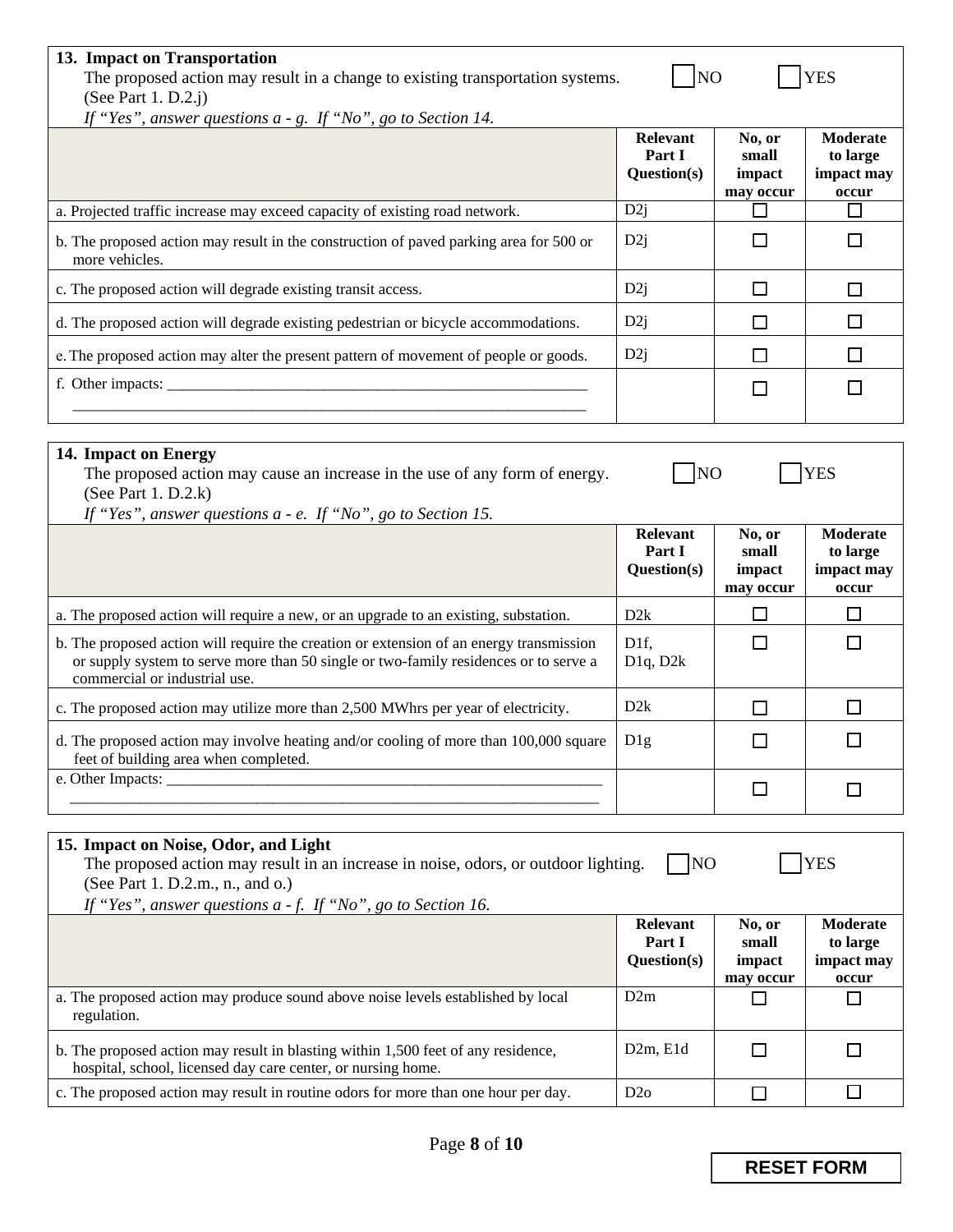| d. The proposed action may result in light shining onto adjoining properties.                              | D2n                     |  |
|------------------------------------------------------------------------------------------------------------|-------------------------|--|
| e. The proposed action may result in lighting creating sky-glow brighter than existing<br>area conditions. | $D2n$ . E <sub>1a</sub> |  |
| f. Other impacts:                                                                                          |                         |  |

| 16. Impact on Human Health<br>NO<br><b>YES</b><br>The proposed action may have an impact on human health from exposure<br>to new or existing sources of contaminants. (See Part 1.D.2.q., E.1. d. f. g. and h.)<br>If "Yes", answer questions $a$ - m. If "No", go to Section 17. |                                          |                                       |                                                    |  |
|-----------------------------------------------------------------------------------------------------------------------------------------------------------------------------------------------------------------------------------------------------------------------------------|------------------------------------------|---------------------------------------|----------------------------------------------------|--|
|                                                                                                                                                                                                                                                                                   | <b>Relevant</b><br>Part I<br>Question(s) | No,or<br>small<br>impact<br>may cccur | <b>Moderate</b><br>to large<br>impact may<br>occur |  |
| a. The proposed action is located within 1500 feet of a school, hospital, licensed day<br>care center, group home, nursing home or retirement community.                                                                                                                          | E1d                                      | П                                     | $\Box$                                             |  |
| b. The site of the proposed action is currently undergoing remediation.                                                                                                                                                                                                           | E1g, E1h                                 | $\Box$                                | П                                                  |  |
| c. There is a completed emergency spill remediation, or a completed environmental site<br>remediation on, or adjacent to, the site of the proposed action.                                                                                                                        | E1g, E1h                                 | П                                     | П                                                  |  |
| d. The site of the action is subject to an institutional control limiting the use of the<br>property (e.g., easement or deed restriction).                                                                                                                                        | E1g, E1h                                 | П                                     | П                                                  |  |
| e. The proposed action may affect institutional control measures that were put in place<br>to ensure that the site remains protective of the environment and human health.                                                                                                        | E1g, E1h                                 | $\Box$                                | П                                                  |  |
| f. The proposed action has adequate control measures in place to ensure that future<br>generation, treatment and/or disposal of hazardous wastes will be protective of the<br>environment and human health.                                                                       | D2t                                      | П                                     | П                                                  |  |
| g. The proposed action involves construction or modification of a solid waste<br>management facility.                                                                                                                                                                             | D2q, E1f                                 | $\Box$                                | $\Box$                                             |  |
| h. The proposed action may result in the unearthing of solid or hazardous waste.                                                                                                                                                                                                  | D2q, E1f                                 | $\Box$                                | П                                                  |  |
| i. The proposed action may result in an increase in the rate of disposal, or processing, of<br>solid waste.                                                                                                                                                                       | D2r, D2s                                 | П                                     | П                                                  |  |
| j. The proposed action may result in excavation or other disturbance within 2000 feet of<br>a site used for the disposal of solid or hazardous waste.                                                                                                                             | E <sub>1f</sub> , E <sub>1g</sub><br>E1h | П                                     | П                                                  |  |
| k. The proposed action may result in the migration of explosive gases from a landfill<br>site to adjacent off site structures.                                                                                                                                                    | E <sub>1f</sub> , E <sub>1g</sub>        | $\Box$                                | $\Box$                                             |  |
| 1. The proposed action may result in the release of contaminated leachate from the<br>project site.                                                                                                                                                                               | D2s, E1f,<br>D2r                         | П                                     | П                                                  |  |
|                                                                                                                                                                                                                                                                                   |                                          | П                                     | П                                                  |  |